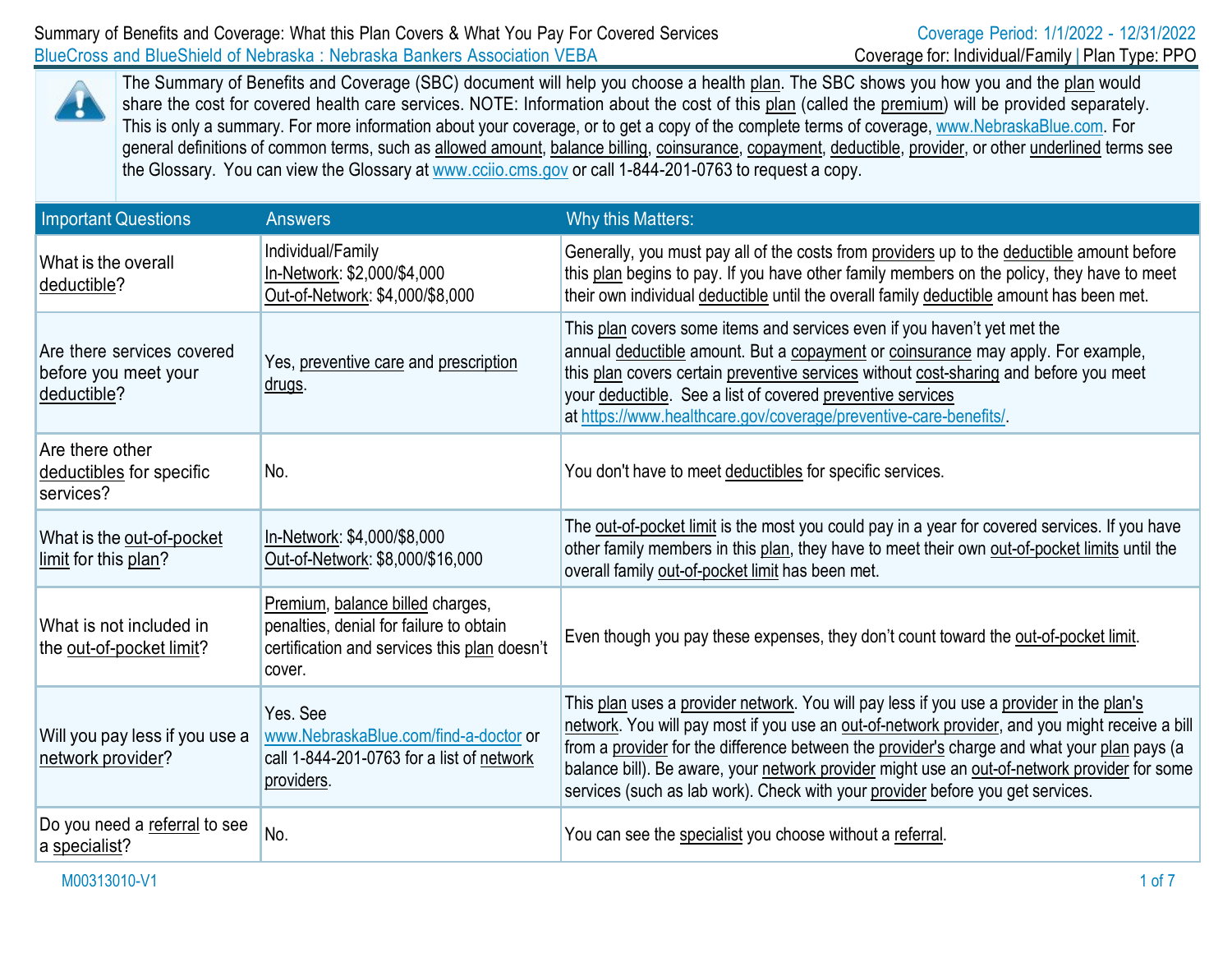

All copayment and coinsurance costs shown in this chart are after your overall deductible has been met, if a deductible applies.

|                                                              |                                                     | <b>What You Will Pay</b>                                                                                                                                                                                                                                                                                                                                                                                                                                                            |                                                                                                |                                                                                                                                                                    |  |
|--------------------------------------------------------------|-----------------------------------------------------|-------------------------------------------------------------------------------------------------------------------------------------------------------------------------------------------------------------------------------------------------------------------------------------------------------------------------------------------------------------------------------------------------------------------------------------------------------------------------------------|------------------------------------------------------------------------------------------------|--------------------------------------------------------------------------------------------------------------------------------------------------------------------|--|
| Common<br><b>Medical Event</b>                               | <b>Services You May Need</b>                        | <b>In-Network Provider</b><br>(You will pay the least)                                                                                                                                                                                                                                                                                                                                                                                                                              | Out-of-Network Provider<br>(You will pay the most)                                             | Limitations, Exceptions, & Other Important<br>Information                                                                                                          |  |
|                                                              | Primary care visit to treat an<br>injury or illness | 25% coinsurance                                                                                                                                                                                                                                                                                                                                                                                                                                                                     | 50% coinsurance                                                                                | None                                                                                                                                                               |  |
| If you visit a health<br>care provider's office<br>or clinic | Specialist visit                                    | 25% coinsurance                                                                                                                                                                                                                                                                                                                                                                                                                                                                     | 50% coinsurance                                                                                | None                                                                                                                                                               |  |
|                                                              | Preventive care/screening/<br>immunization          | No charge for federally<br>mandated services.                                                                                                                                                                                                                                                                                                                                                                                                                                       | No charge.                                                                                     | You may have to pay for services that aren't<br>preventive. Ask your provider if the services<br>needed are preventive. Then check what your<br>plan will pay for. |  |
| If you have a test                                           | Diagnostic test (x-ray, blood<br>work)              | 25% coinsurance                                                                                                                                                                                                                                                                                                                                                                                                                                                                     | 50% coinsurance                                                                                | None                                                                                                                                                               |  |
|                                                              | Imaging (CT/PET scans, MRIs) 25% coinsurance        |                                                                                                                                                                                                                                                                                                                                                                                                                                                                                     | 50% coinsurance                                                                                | Prior certification may be required. Failure to<br>obtain prior certification when required will result<br>in denial of the claim.                                 |  |
|                                                              |                                                     | For all prescription drugs, out-of-pocket costs shown are per 30-day supply. If allowed by your prescription, up to<br>a 30-day supply may be obtained at one time (except for specialty drugs). Certain prescription drugs may require<br>prior certification. Failure to obtain prior certification will result in denial of the claim. Home delivery benefits are<br>not available out-of-network. The following cost-shares apply only when obtaining drugs through a pharmacy. |                                                                                                |                                                                                                                                                                    |  |
| If you need drugs to<br>treat your illness or<br>condition   | Generic drugs                                       | Tier 1: \$10/prescription,<br>deductible waived<br>Tier 2: 50% coinsurance,<br>deductible waived                                                                                                                                                                                                                                                                                                                                                                                    | Tier 1: 50% coinsurance,<br>deductible waived<br>Tier 2: 50% coinsurance,<br>deductible waived | In-network:<br>Tier 2: \$25 minimum / \$50 maximum per<br>prescription                                                                                             |  |
|                                                              | Preferred brand drugs                               | Tier 3: 25% coinsurance,<br>deductible waived                                                                                                                                                                                                                                                                                                                                                                                                                                       | Tier 3: 50% coinsurance,<br>deductible waived                                                  | In-network:<br>Tier 3: \$25 minimum / \$50 maximum per<br>prescription                                                                                             |  |

\* For more information about limitations and exceptions, see the plan or policy document at [\[www.insert.com\]](http://www.insert.com/).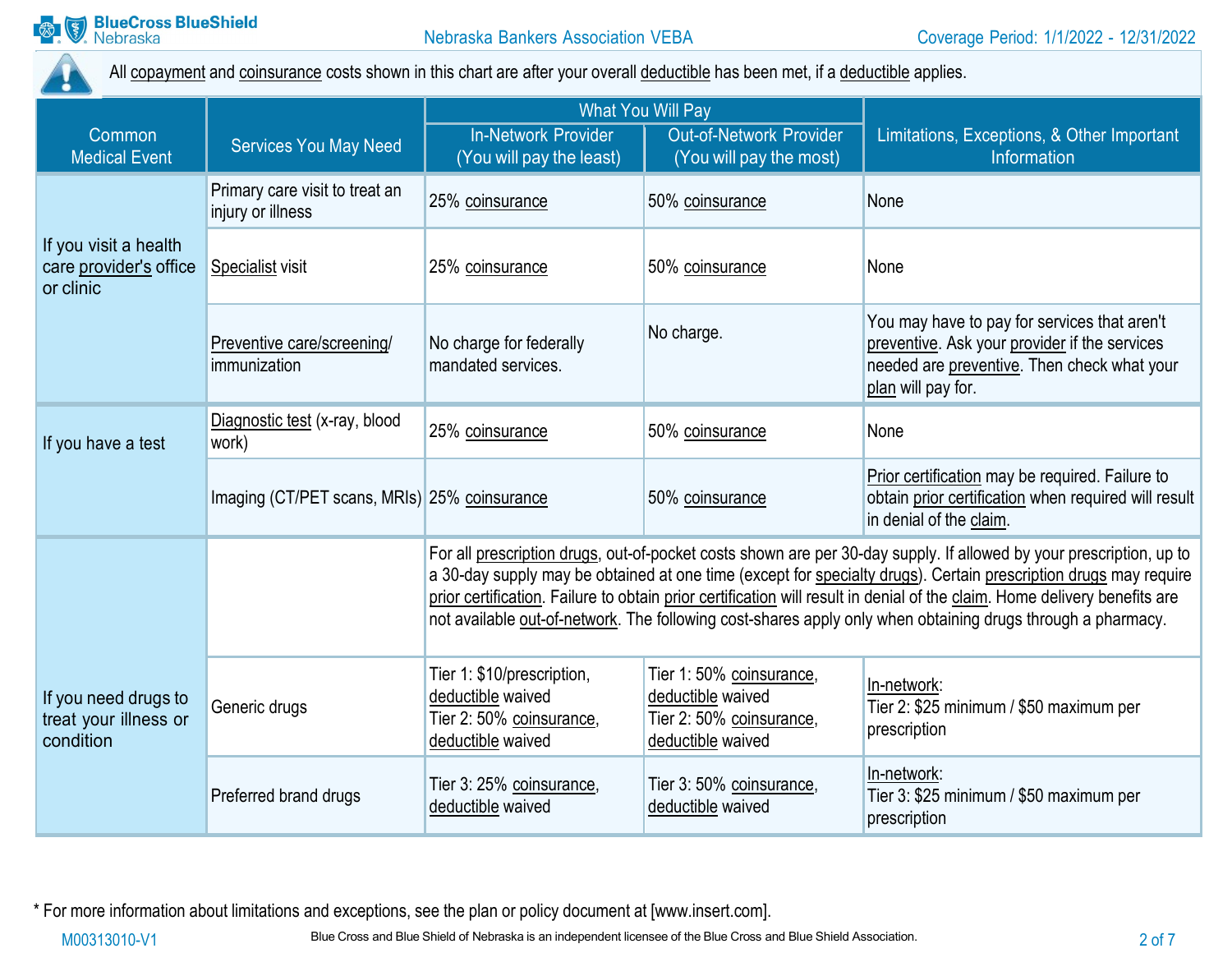| <b>Rose BlueCross BlueShield</b><br><b>Nebraska Bankers Association VEBA</b>                    |                                                                          | Coverage Period: 1/1/2022 - 12/31/2022                 |                                                    |                                                                                                                                                                |
|-------------------------------------------------------------------------------------------------|--------------------------------------------------------------------------|--------------------------------------------------------|----------------------------------------------------|----------------------------------------------------------------------------------------------------------------------------------------------------------------|
|                                                                                                 |                                                                          |                                                        | <b>What You Will Pay</b>                           |                                                                                                                                                                |
| Common<br><b>Medical Event</b>                                                                  | <b>Services You May Need</b>                                             | <b>In-Network Provider</b><br>(You will pay the least) | Out-of-Network Provider<br>(You will pay the most) | Limitations, Exceptions, & Other Important<br>Information                                                                                                      |
| More information about<br>prescription drug<br>coverage is available at<br>www.nebraskablue.com | Non-preferred brand drugs                                                | Tier 4: 50% coinsurance,<br>deductible waived          | Tier 4: 50% coinsurance,<br>deductible waived      | In-network:<br>Tier 4: \$50 minimum / \$75 maximum per<br>prescription                                                                                         |
|                                                                                                 | <b>Specialty drugs</b>                                                   | Tier 5: 25% coinsurance,<br>deductible waived          | Tier 5: Not covered                                | In-network:<br>Tier 5: \$100 minimum / \$150 maximum per<br>prescription<br>Retail and home delivery: 30-day supply<br>maximum. Designated pharmacy may apply. |
| surgery                                                                                         | If you have outpatient Facility fee (e.g., ambulatory<br>surgery center) | 25% coinsurance                                        | 50% coinsurance                                    | None                                                                                                                                                           |
|                                                                                                 | Physician/surgeon fees                                                   | 25% coinsurance                                        | 50% coinsurance                                    | None                                                                                                                                                           |
|                                                                                                 | <b>Emergency room care</b>                                               | 25% coinsurance                                        | Same cost shares as<br>In-network provider         | None                                                                                                                                                           |
| If you need immediate<br>medical attention                                                      | <b>Emergency medical</b><br>transportation                               | 25% coinsurance                                        | Same cost shares as<br>In-network provider         | Limitations may apply to air ambulance.                                                                                                                        |
|                                                                                                 | Urgent care                                                              | 25% coinsurance                                        | 50% coinsurance                                    | None                                                                                                                                                           |
| If you have a hospital<br>stay                                                                  | Facility fee (e.g., hospital<br>room)                                    | 25% coinsurance                                        | 50% coinsurance                                    | Prior certification required. Failure to obtain prior<br>certification will result in denial of the claim.                                                     |
|                                                                                                 | Physician/surgeon fee                                                    | 25% coinsurance                                        | 50% coinsurance                                    | None                                                                                                                                                           |
| If you need mental<br>health, behavioral<br>health, or substance<br>abuse services              | <b>Outpatient services</b>                                               | 25% coinsurance                                        | 50% coinsurance                                    | None                                                                                                                                                           |
|                                                                                                 | Inpatient services                                                       | 25% coinsurance                                        | 50% coinsurance                                    | Prior certification required. Failure to obtain prior<br>certification will result in denial of the claim.                                                     |

\* For more information about limitations and exceptions, see the plan or policy document at [\[www.insert.com\]](http://www.insert.com/).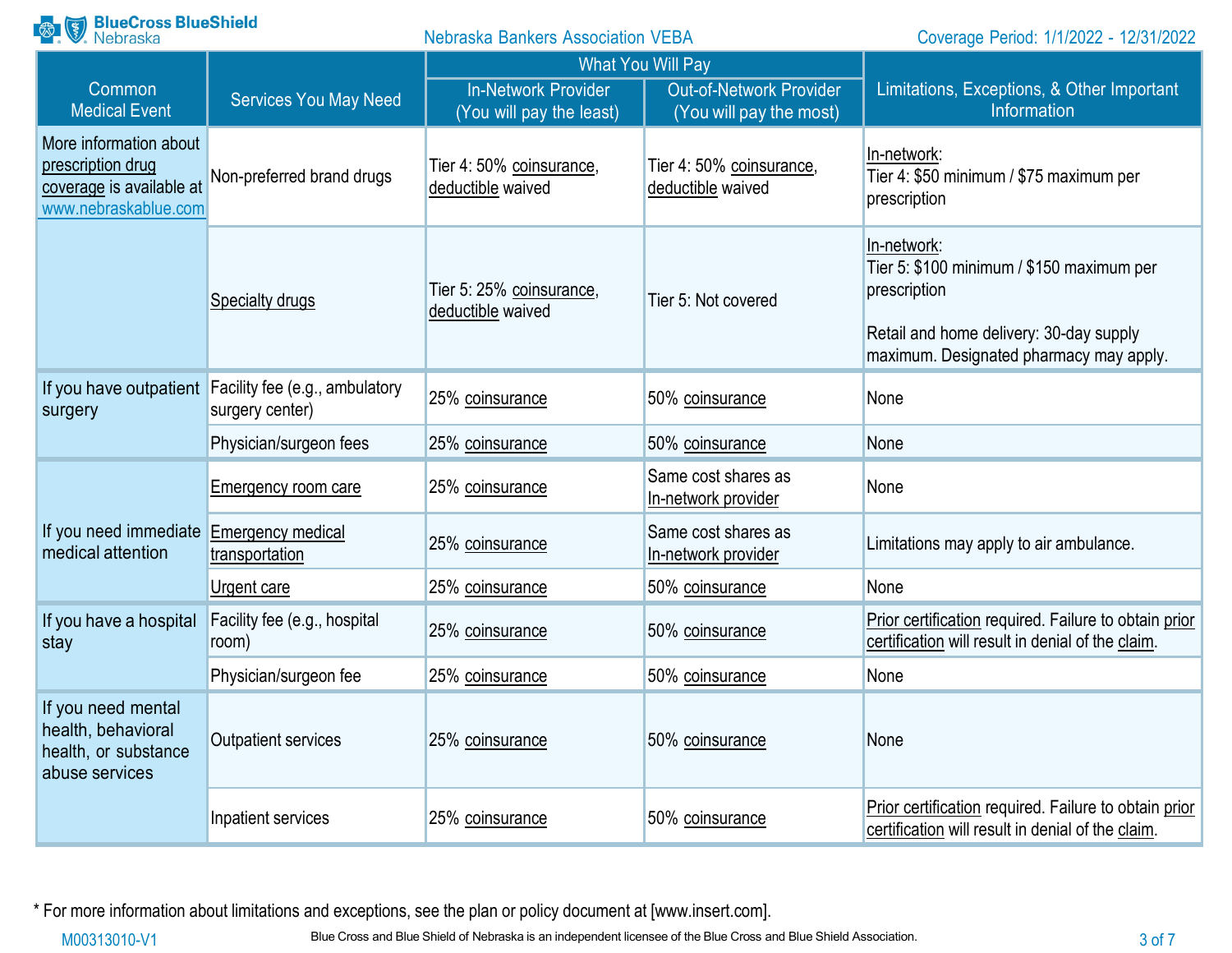| <b>BlueCross BlueShield</b><br>Nebraska                                 |                                              | <b>Nebraska Bankers Association VEBA</b>                                                                          |                                                                                                                   | Coverage Period: 1/1/2022 - 12/31/2022                                                                                                                                                                                                                                                                                                                                                                                                                                                                                                                                                          |
|-------------------------------------------------------------------------|----------------------------------------------|-------------------------------------------------------------------------------------------------------------------|-------------------------------------------------------------------------------------------------------------------|-------------------------------------------------------------------------------------------------------------------------------------------------------------------------------------------------------------------------------------------------------------------------------------------------------------------------------------------------------------------------------------------------------------------------------------------------------------------------------------------------------------------------------------------------------------------------------------------------|
|                                                                         |                                              |                                                                                                                   | <b>What You Will Pay</b>                                                                                          |                                                                                                                                                                                                                                                                                                                                                                                                                                                                                                                                                                                                 |
| Common<br><b>Medical Event</b>                                          | <b>Services You May Need</b>                 | <b>In-Network Provider</b><br>(You will pay the least)                                                            | <b>Out-of-Network Provider</b><br>(You will pay the most)                                                         | Limitations, Exceptions, & Other Important<br>Information                                                                                                                                                                                                                                                                                                                                                                                                                                                                                                                                       |
| If you are pregnant                                                     | Office visits                                | 25% coinsurance                                                                                                   | 50% coinsurance                                                                                                   | Cost sharing does not apply to certain<br>preventive services. Depending on the type of<br>services, deductible and coinsurance may apply.<br>Maternity care may include tests and services<br>described elsewhere in the SBC.                                                                                                                                                                                                                                                                                                                                                                  |
|                                                                         | Childbirth/delivery professional<br>services | 25% coinsurance                                                                                                   | 50% coinsurance                                                                                                   | See pregnancy office visits limit.                                                                                                                                                                                                                                                                                                                                                                                                                                                                                                                                                              |
|                                                                         | Childbirth/delivery facility<br>services     | 25% coinsurance                                                                                                   | 50% coinsurance                                                                                                   | See pregnancy office visits limit.                                                                                                                                                                                                                                                                                                                                                                                                                                                                                                                                                              |
| If you need help<br>recovering or have<br>other special health<br>needs | Home health care                             | 25% coinsurance                                                                                                   | 50% coinsurance                                                                                                   | Home health aide: 60 days per calendar year.<br>Skilled nursing in the home: Limited to 8 hours<br>per day. Prior certification required. Respiratory<br>care: 60 days per calendar year.                                                                                                                                                                                                                                                                                                                                                                                                       |
|                                                                         | <b>Rehabilitation services</b>               | Outpatient therapy:<br>25% coinsurance<br>Manipulations:<br>25% coinsurance<br>Other services:<br>25% coinsurance | Outpatient therapy:<br>50% coinsurance<br>Manipulations:<br>50% coinsurance<br>Other services:<br>50% coinsurance | Outpatient physical, occupational, speech,<br>physiotherapy: Combined 60 session limit per<br>calendar year.<br>Manipulations and adjustments: Combined 30<br>session limit per calendar year.<br>Outpatient cardiac rehabilitation: Combined 18<br>session limit per diagnosis.<br>Outpatient pulmonary rehabilitation: Combined<br>18 session limit per diagnosis for certain<br>diagnoses and criteria. Prior certification<br>required.<br>Inpatient physical rehabilitation: Prior certification<br>required. Failure to obtain prior certification will<br>result in denial of the claim. |
|                                                                         | <b>Habilitation services</b>                 | 25% coinsurance                                                                                                   | 50% coinsurance                                                                                                   | See the Rehabilitation services and If you have<br>a hospital stay sections. Educational services<br>are not covered.                                                                                                                                                                                                                                                                                                                                                                                                                                                                           |

\* For more information about limitations and exceptions, see the plan or policy document at [\[www.insert.com\]](http://www.insert.com/).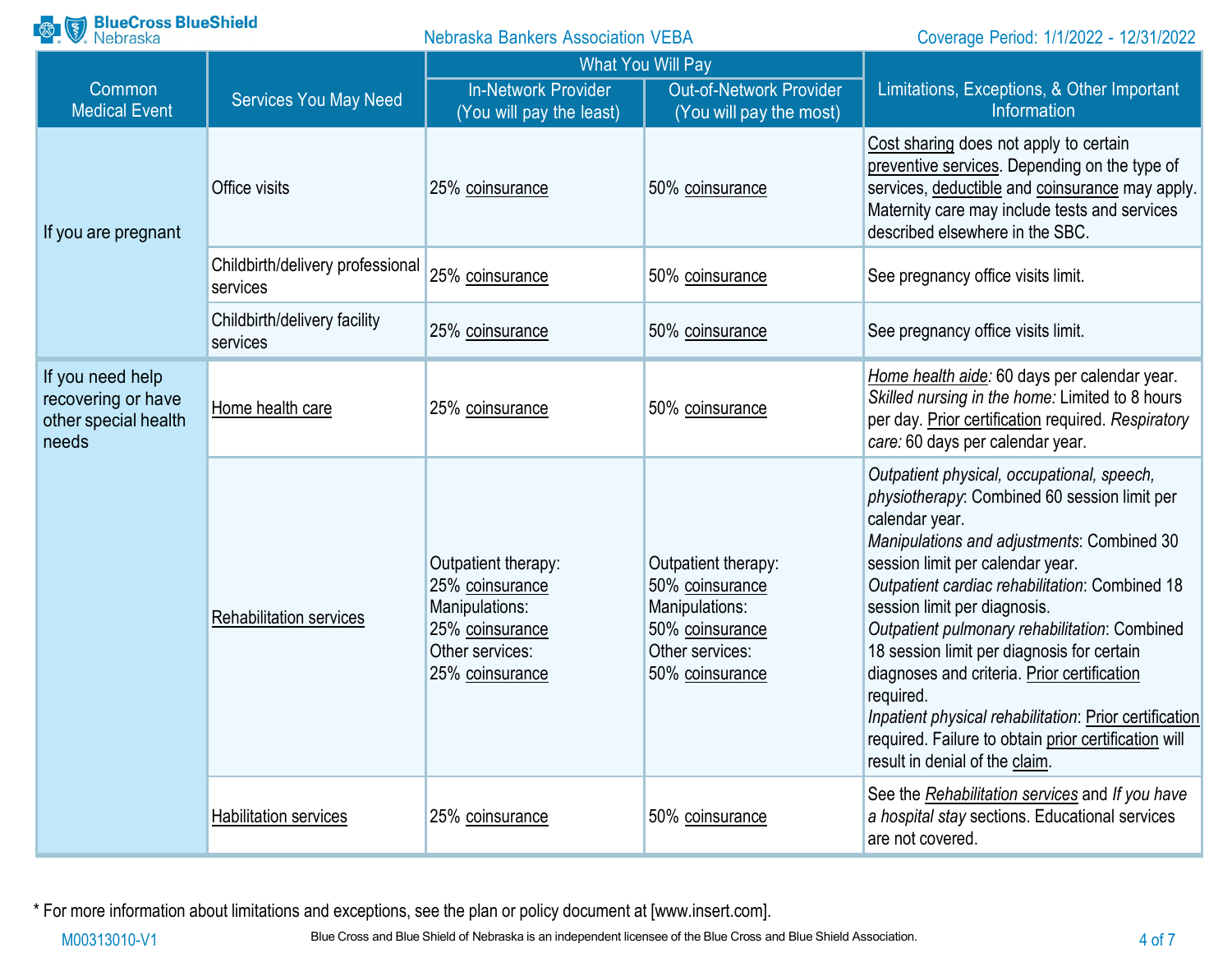| <b>BlueCross BlueShield</b><br>Nebraska   |                                                        | <b>Nebraska Bankers Association VEBA</b>                                     |                                                                              | Coverage Period: 1/1/2022 - 12/31/2022                                                                                                                                                                                         |
|-------------------------------------------|--------------------------------------------------------|------------------------------------------------------------------------------|------------------------------------------------------------------------------|--------------------------------------------------------------------------------------------------------------------------------------------------------------------------------------------------------------------------------|
|                                           |                                                        | <b>What You Will Pay</b>                                                     |                                                                              |                                                                                                                                                                                                                                |
| Common<br><b>Medical Event</b>            | <b>Services You May Need</b>                           | <b>In-Network Provider</b><br>(You will pay the least)                       | <b>Out-of-Network Provider</b><br>(You will pay the most)                    | Limitations, Exceptions, & Other Important<br>Information                                                                                                                                                                      |
|                                           | Skilled nursing care                                   | 25% coinsurance                                                              | 50% coinsurance                                                              | In the home: See the Home health care section.<br>Skilled nursing care: Limited to 60 days per<br>calendar year. Prior certification required. Failure<br>to obtain prior certification will result in denial of<br>the claim. |
|                                           | Durable medical equipment                              | 25% coinsurance                                                              | 50% coinsurance                                                              | Rental or purchase, whichever is least costly.<br>Prior certification may be required. Failure to<br>obtain prior certification when required will result<br>in denial of the claim.                                           |
|                                           | Hospice services                                       | 25% coinsurance                                                              | 50% coinsurance                                                              | Prior certification required.                                                                                                                                                                                                  |
| If your child needs<br>dental or eye care | Children's eye exam                                    | Not covered                                                                  | Not covered                                                                  | Visual acuity tests are covered under the<br>preventive services benefit.<br>No coverage for eye exams.                                                                                                                        |
|                                           | Children's glasses                                     | Lenses:<br>Not covered<br>Frames:<br>Not covered<br>Contacts:<br>Not covered | Lenses:<br>Not covered<br>Frames:<br>Not covered<br>Contacts:<br>Not covered | No coverage for glasses.                                                                                                                                                                                                       |
|                                           | Children's dental check-up                             | Not covered                                                                  | Not covered                                                                  | No coverage for dental check-up.                                                                                                                                                                                               |
|                                           | <b>Excluded Services &amp; Other Covered Services:</b> |                                                                              |                                                                              |                                                                                                                                                                                                                                |
|                                           |                                                        |                                                                              |                                                                              | Carvices Your Plan Generally Does NOT Cover (Check your policy or plan document for more information and a list of any other excluded services)                                                                                |

|                        |                          | OCIVICIO IN TRILOGICIO IN COVERTING AND INTERNATION CONTROL DI SIDERITI OF THOLOGICAL INTERNATION IN A 1150 OF ANY ON THE EXCIDENCES. |
|------------------------|--------------------------|---------------------------------------------------------------------------------------------------------------------------------------|
| Acupuncture            | • Glasses (children)     | • Routine eye care (adults)                                                                                                           |
| Cosmetic surgery       | • Infertility treatment  | • Routine eye care (children)                                                                                                         |
| Dental care (adults)   | $\bullet$ Long-term care | Routine foot care                                                                                                                     |
| Dental care (children) | • Private-duty nursing   | Weight loss programs                                                                                                                  |

\* For more information about limitations and exceptions, see the plan or policy document at [\[www.insert.com\]](http://www.insert.com/).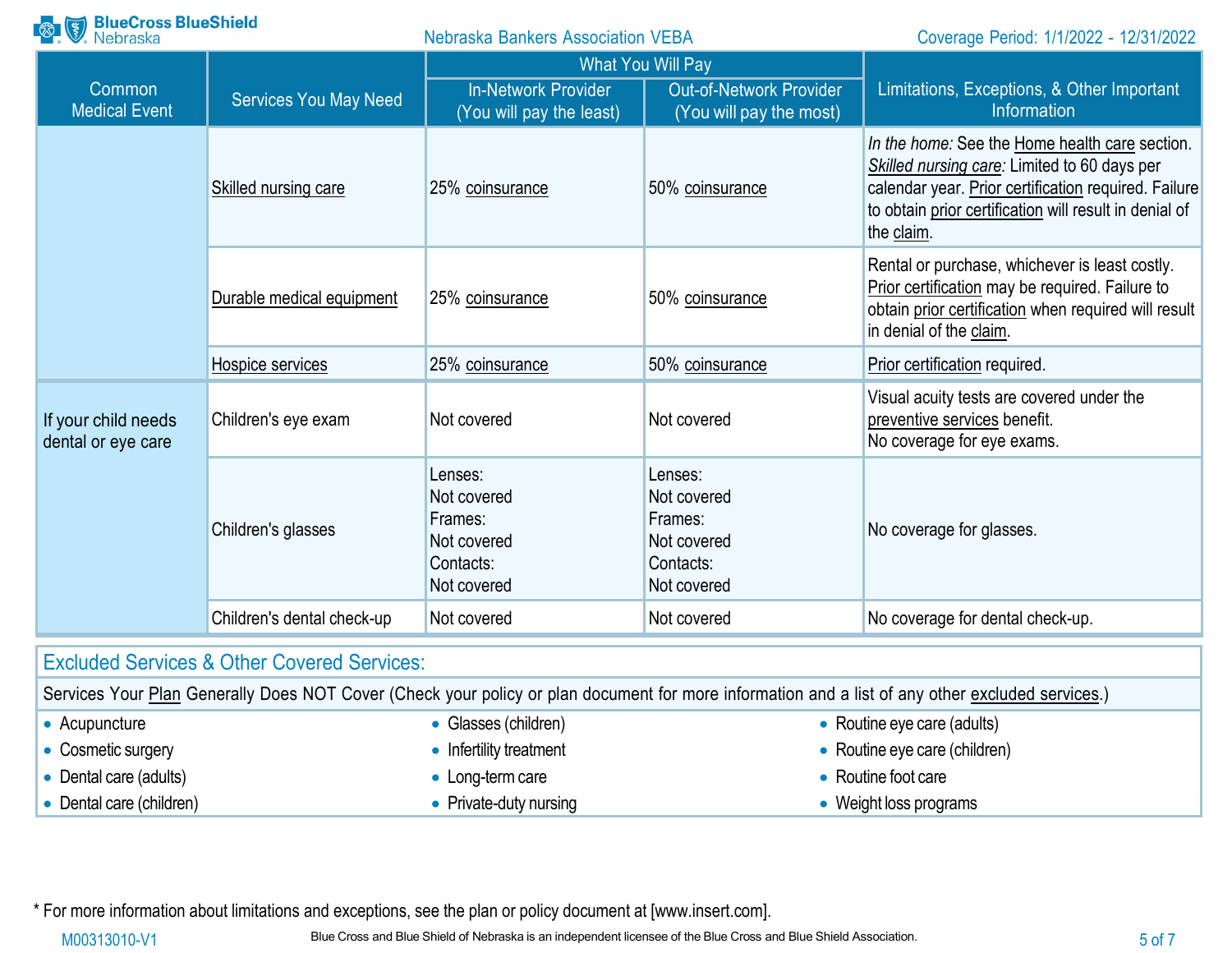| <b>BlueCross BlueShield</b><br>Nebraska | <b>Nebraska Bankers Association VEBA</b>                                                                                     | Coverage Period: 1/1/2022 - 12/31/2022             |
|-----------------------------------------|------------------------------------------------------------------------------------------------------------------------------|----------------------------------------------------|
|                                         | Other Covered Services (Limitations may apply to these services. This isn't a complete list. Please see your plan document.) |                                                    |
| • Bariatric surgery                     | • Hearing aids                                                                                                               | • Non-emergency care when traveling outside the US |
| • Chiropractic care                     |                                                                                                                              |                                                    |
|                                         |                                                                                                                              |                                                    |

Your Rights to Continue Coverage: There are agencies that can help if you want to continue your coverage after it ends. The contact information for those agencies is: For group health coverage subject to ERISA, the Department of Labor's Employee Benefits Security Administration at 1-866-444-EBSA (3272) or [www.dol.gov/ebsa/healthreform; f](http://www.dol.gov/ebsa/healthreform%3B)or non-federal governmental group health plans, the Department of Health and Human Services, Center for Consumer Information and Insurance Oversight, at 1-877-267-2323 x61565 or www.cciio.cms.gov; or your employer's human resources department. Other coverage options may be available to you too, including buying individual insurance coverage through the Health Insurance Marketplace. For more information about the Marketplace, visit [www.HealthCare.gov](http://www.healthcare.gov/) or call 1-800-318-2596.

Your Grievance and Appeals Rights: There are agencies that can help if you have a complaint against your plan for a denial of a claim. This complaint is called a grievance or appeal. For more information about your rights, look at the explanation of benefits you will receive for that medical claim. Your plan documents also provide complete information to submit a claim, appeal, or a grievance for any reason to your plan. For more information about your rights, this notice, or assistance, contact: Blue Cross and Blue Shield of Nebraska at 1-844-201-0763 or visit [www.NebraskaBlue.com, t](http://www.nebraskablue.com/)he Nebraska Department of Insurance at 1-877-564-7323 or [www.doi.ne.gov, f](http://www.doi.ne.gov/)or group health coverage subject to ERISA, the Department of Labor's Employee Benefits Security Administration at 1-866-444-EBSA (3272) or [www.dol.gov/ebsa/healthreform,](http://www.dol.gov/ebsa/healthreform) your employer's human resources or employee benefits department.

#### Does this plan provide Minimum Essential Coverage? Yes.

Minimum Essential Coverage generally includes plans, health insurance available through the Marketplace or other individual market policies, Medicare, Medicaid, CHIP, TRICARE, and certain other coverage. If you are eligible for certain types of Minimum Essential Coverage, you may not be eligible for the premium tax credit.

## Does this plan meet the Minimum Value Standards? Yes.

If your plan doesn't meet the Minimum Value Standards, you may be eligible for a premium tax credit to help you pay for a plan through the Marketplace.

## Language Access Services:

Para obtener asistencia en Español, llame al 1-844-201-0763.

Kung kailangan ninyo ang tulong sa Tagalog tumawag sa 1-844-201-0763.

如果需要中文的帮助, 请拨打这个号码1-844-201-0763.

Dinek'ehgo shika at'ohwol ninisingo, kwiijigo holne' 1-844-201-0763.

- To see examples of how this plan might cover costs for a sample medical situation, see the next page. -----

\* For more information about limitations and exceptions, see the plan or policy document at [\[www.insert.com\]](http://www.insert.com/).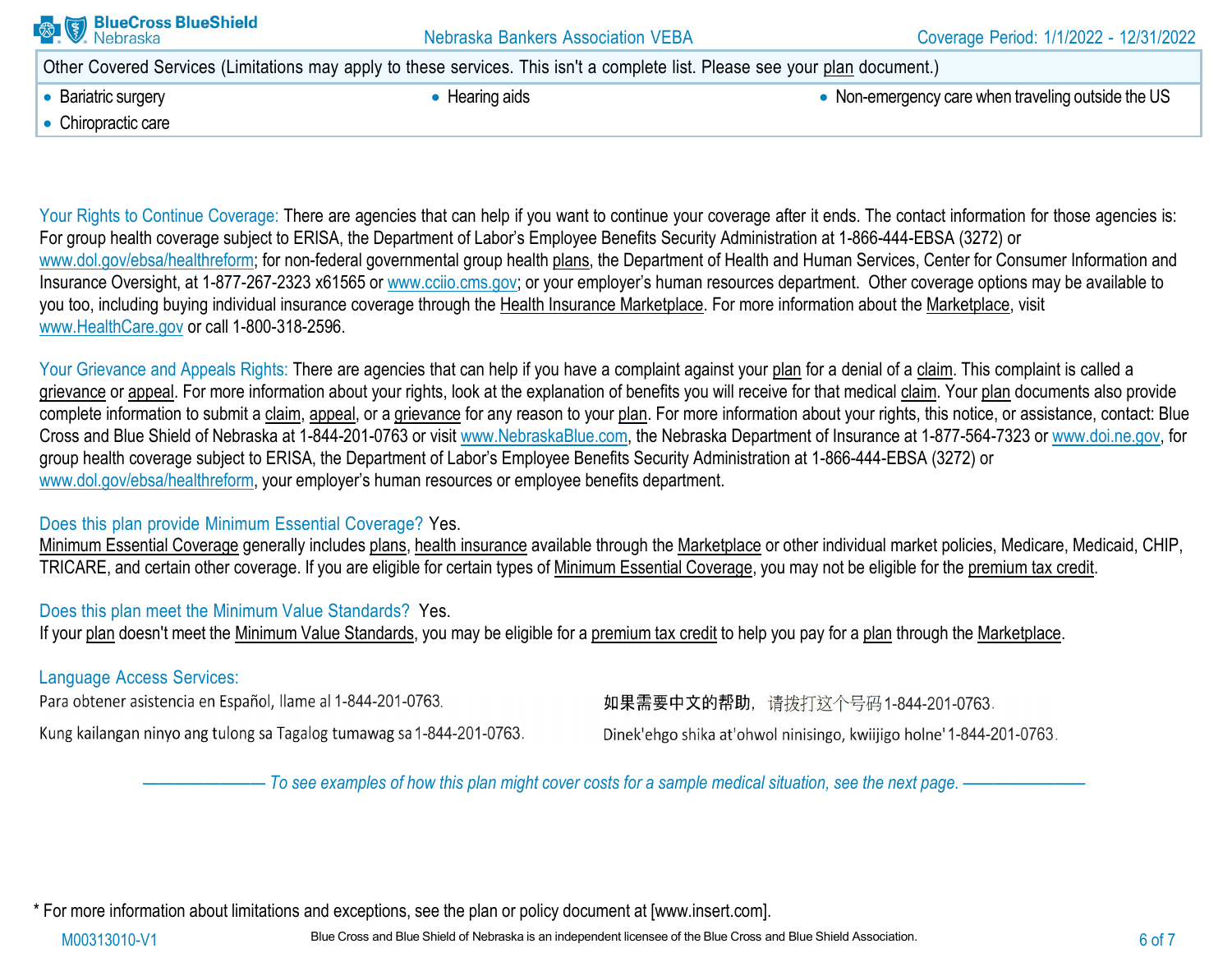

This is not a cost estimator. Treatments shown are just examples of how this plan might cover medical care. Your actual costs will be different depending on the actual care you receive, the prices your providers charge, and many other factors. Focus on the cost sharing amounts (deductibles, copayments and coinsurance) and excluded services under the plan. Use this information to compare the portion of costs you might pay under different health plans. Please note these coverage examples are based on self-only coverage.

# Peg is Having a Baby

(9 months of in-network pre-natal care and a hospital delivery)

| $\blacksquare$ The plan's overall deductible | \$2,000    |
|----------------------------------------------|------------|
| Specialist coinsurance                       | <b>25%</b> |
| <b>Hospital (facility) coinsurance</b>       | 25%        |
| $\blacksquare$ Other coinsurance             | 25%        |

This EXAMPLE event includes services like: Specialist office visits (*prenatal care)* Childbirth/Delivery Professional Services Childbirth/Delivery Facility Services Diagnostic tests (*ultrasounds and blood work)* Specialist visit *(anesthesia)*

| Total Example Cost | \$12,700 |
|--------------------|----------|
|--------------------|----------|

In this example, Peg would pay:

| <b>Cost Sharing</b>        |             |  |
|----------------------------|-------------|--|
| Deductibles                | \$2,000     |  |
| Copayments                 | \$0         |  |
| Coinsurance                | \$2,000     |  |
| What isn't covered         |             |  |
| Limits or exclusions       | <b>\$60</b> |  |
| The total Peg would pay is | 060         |  |

| Managing Joe's type 2 Diabetes          |  |  |
|-----------------------------------------|--|--|
| (a year of routine in-network care of a |  |  |
| well-controlled condition)              |  |  |
|                                         |  |  |

| $\blacksquare$ The plan's overall deductible | \$2,000 |
|----------------------------------------------|---------|
| Specialist coinsurance                       | 25%     |
| Hospital (facility) coinsurance              | 25%     |
| $\blacksquare$ Other coinsurance             | 25%     |

This EXAMPLE event includes services like: Primary care physician office visits (*including disease education)* Diagnostic tests *(blood work)* Prescription drugs Durable medical equipment *(glucose meter)*

| <b>Total Example Cost</b> | \$5,600 |
|---------------------------|---------|

## In this example, Joe would pay:

| <b>Cost Sharing</b>        |         |  |
|----------------------------|---------|--|
| Deductibles                | \$1,100 |  |
| Copayments                 | \$100   |  |
| Coinsurance                | \$600   |  |
| What isn't covered         |         |  |
| Limits or exclusions       | \$70    |  |
| The total Joe would pay is | \$1,870 |  |

### Mia's Simple Fracture (in-network emergency room visit and follow up care)

| $\blacksquare$ The plan's overall deductible | \$2,000    |
|----------------------------------------------|------------|
| Specialist coinsurance                       | 25%        |
| Hospital (facility) coinsurance              | <b>25%</b> |
| <b>C</b> Other coinsurance                   | <b>25%</b> |

This EXAMPLE event includes services like: Emergency room care *(including medical supplies)* Diagnostic test *(x-ray)* Durable medical equipment *(crutches)* Rehabilitation services *(physical therapy)*

| Total Example Cost | \$2,800 |
|--------------------|---------|
|--------------------|---------|

In this example, Mia would pay:

| <b>Cost Sharing</b>        |         |
|----------------------------|---------|
| Deductibles                | \$2,000 |
| Copayments                 | \$10    |
| Coinsurance                | \$200   |
| What isn't covered         |         |
| Limits or exclusions       | \$0     |
| The total Mia would pay is | \$2,210 |

The plan would be responsible for the other costs of the EXAMPLE covered services.